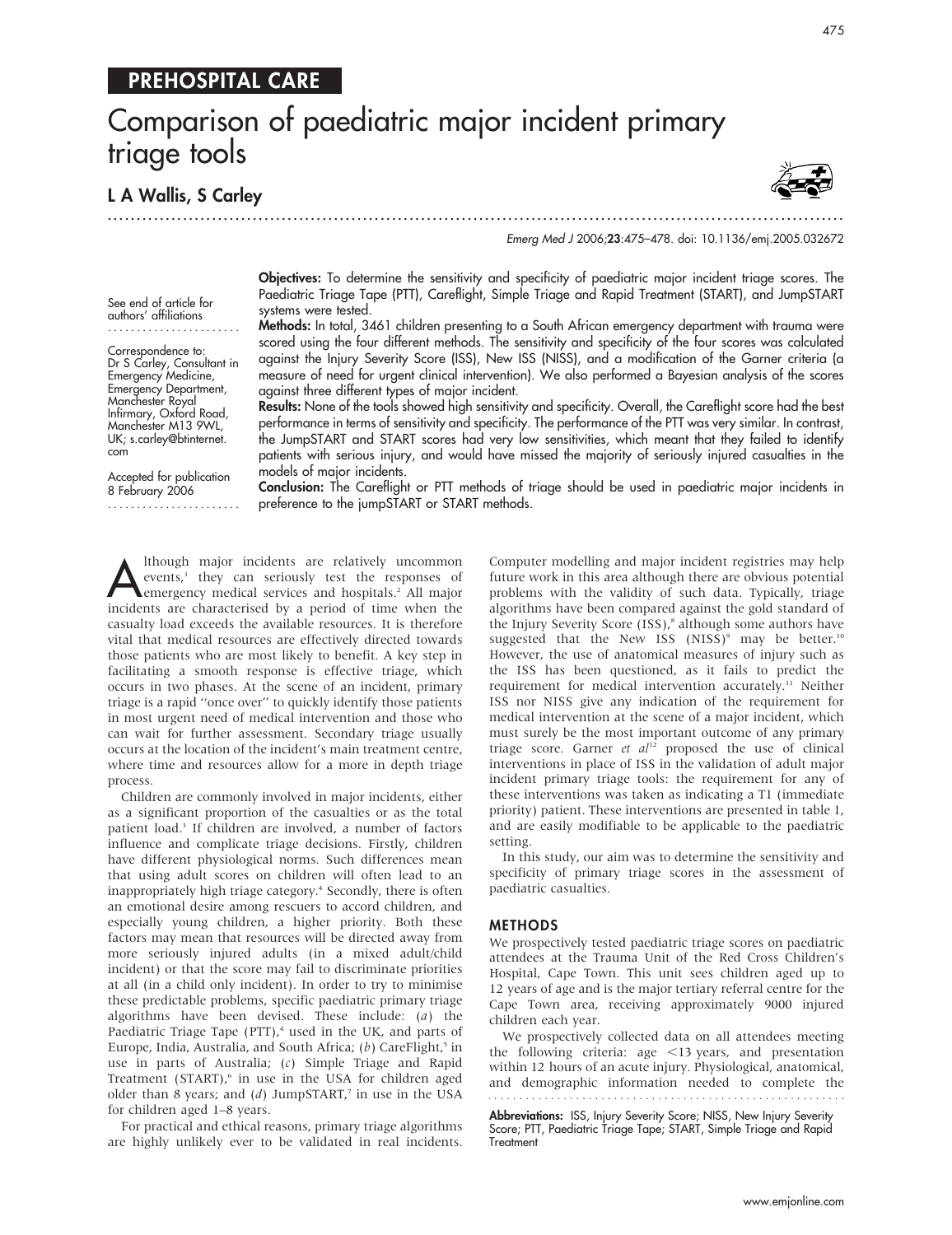Table 1 Interventional criteria taken from Garner et  $a^{h2}$ , with suggested paediatric modification

| <b>Patient requires</b>                                                                                                                                                                                                                                                                                         | Suggested paediatric modification                      |
|-----------------------------------------------------------------------------------------------------------------------------------------------------------------------------------------------------------------------------------------------------------------------------------------------------------------|--------------------------------------------------------|
| Operative intervention (non-<br>orthopaedic; within 6 hours)<br>Fluid resuscitation of 1000 ml or<br>more, to maintain $BP > 89$ mmHq<br>Invasive CNS monitoring, or a<br>positive head CT scan<br>A procedure to maintain the<br>airway, or assisted ventilation<br>Decompression of a tension<br>pneumothorax | Fluid resuscitation in excess of<br>$20 \text{ ml/kg}$ |
| BP, blood pressure; CNS, central nervous system; CT, computed<br>tomography.                                                                                                                                                                                                                                    |                                                        |

different scores were collected at triage using standardised printed material (for the PTT, CareFlight, and START or JumpSTART, depending on the child's age). All children were prospectively followed through to death or discharge, when the ISS and NISS scores were calculated. In addition, the case notes were examined for evidence of any of the modified Garner criteria.

#### Outcome measures

We defined the performance of the scores against their ability to discriminate between T1 (immediate priority) and not-T1 (urgent or delayed priority). For comparison against ISS, children were considered to be seriously injured (and therefore rated as T1) if they had a total ISS  $>$ 15. Children with an ISS  $\leq 15$  were considered to be not-T1. The same cutoff was applied against the NISS. For analysis against the modified Garner criteria, the requirement for one or more of these interventions was considered an indicator that the child was T1.

The sensitivity and specificity of the PTT, Careflight, and START/JumpSTART were calculated individually against ISS, NISS and modified Garner criteria. Sensitivity reflects the proportions of those patients who are T1 who are correctly identified as T1, while specificity is the proportion of patients who are not-T1 who are correctly identified as not-T1.

To determine how the scores would perform in practice, we calculated the ability of the score to perform in three different types of major incident with varying proportions of seriously injured casualties. The principle outcome was the proportion of children correctly identified as truly T1 and truly not-T1 against falsely T1 and falsely not-T1 (that is, the accuracy of the score for each scenario). The characteristics of the hypothetical incidents were as shown below:

- $\bullet$  Incident 1: 100 paediatric casualties, 10% T1
- N Incident 2: 100 paediatric casualties, 30% T1
- N Incident 3: 100 paediatric casualties, 60% T1.

The results against the hypothetical incidents were rounded to the nearest whole number. The flowcharts for each triage methodology are available online (http:// www.emjonline.com/supplemental).

# RESULTS

In the study period, 5508 children presented to the trauma unit within 12 hours of injury. Of these, 3597 children met the entry criteria for the study, and 3461 (96%) children were enrolled. The study population was 63% male, with a median age of 7 years. JumpSTART was used to triage 2441 children (aged 1–8 years); the remaining 1020 were triaged by START methodology in accordance with the algorithms' instructions.

Of the 3461 patients in this study, 1983 (57.3%) presented within 1 hour of injury, 2476 (61.5%) within 2 hours, and 2910 (84%) within 4 hours. There were 46 patients (1.3%) with penetrating trauma.

There were 188 children  $(5.4\%)$  with an ISS of  $>15$  and 314 (9.1%) with an NISS  $>15$ , and 312 modified Garner criteria were present in 200 (5.8%) children. For each of these three standards, the sensitivity and specificity rates for the different triage algorithms are presented in table 2.

Table 3 shows how each score performs in each type of hypothetical incident with differing proportions of seriously injured casualties. The score with the best performance in each incident is marked in bold. The JumpSTART and START methods were analysed independently and also as a 50:50 split, as they are components of the same triage system, only divided as to which age they should be applied.

#### **DISCUSSION** Principal findings

We found that there are significant differences in the performance of the triage scores when analysed against a pool of patients presenting to an emergency department. Analysis of the sensitivity and specificity figures suggests that the performance of the PTT and CareFlight scores is similar, and both are better than the JumpSTART and START scores. The JumpSTART and START scores have worryingly low sensitivities when measured against anatomical injuries, resulting in identification of very few patients with serious injury; in other words, they miss the majority of serious anatomical injuries.

It is our belief that the Garner criteria are probably a better measure of score performance than the anatomical descriptors of injury. In this regard, overall performance of the CareFlight and PTT scores is better than the JumpSTART/ START methodologies in all but the most severe incidents. Overall, the CareFlight score appears to be the best performing, although the difference between it and the PTT is probably clinically insignificant.

#### Strengths and weaknesses of the study

Our study uniquely applied a range of scores simultaneously to the same group of paediatric patients presenting with trauma. This allowed us to determine the performance of each score against interventional and anatomical criteria, and to draw direct comparisons between the scores. Our analysis against hypothetical major incidents shows how a score might actually help triage officers in the field with their triage decisions. In essence, it informs us of how well the score might discriminate between those who need immediate care and those who do not.

Our study does have some weaknesses. The regular recording of the triage score criteria over a period of months may have led to a much greater degree of familiarity with the methods than could be expected in a real incident. Our results probably therefore demonstrate the best performance that the scores could hope to achieve. While this study was designed to prospectively assess the usefulness of the primary triage algorithms, the numbers of patients classified as T1 by ISS (or NISS/modified Garner criteria) is relatively small. However, as the majority of patients from a major incident setting are likely to be minor in nature, $<sup>1</sup>$  the patient</sup> distribution in this study is therefore representative.

We had to modify the Garner criteria to a paediatric population but believe that the changes made are intuitive and reflect current paediatric resuscitation.<sup>13</sup>

Comparing developed world algorithms in a developing country may lead to bias in the conclusions, as the physiological parameters used by the tool may be different in that country. However, work undertaken by one of the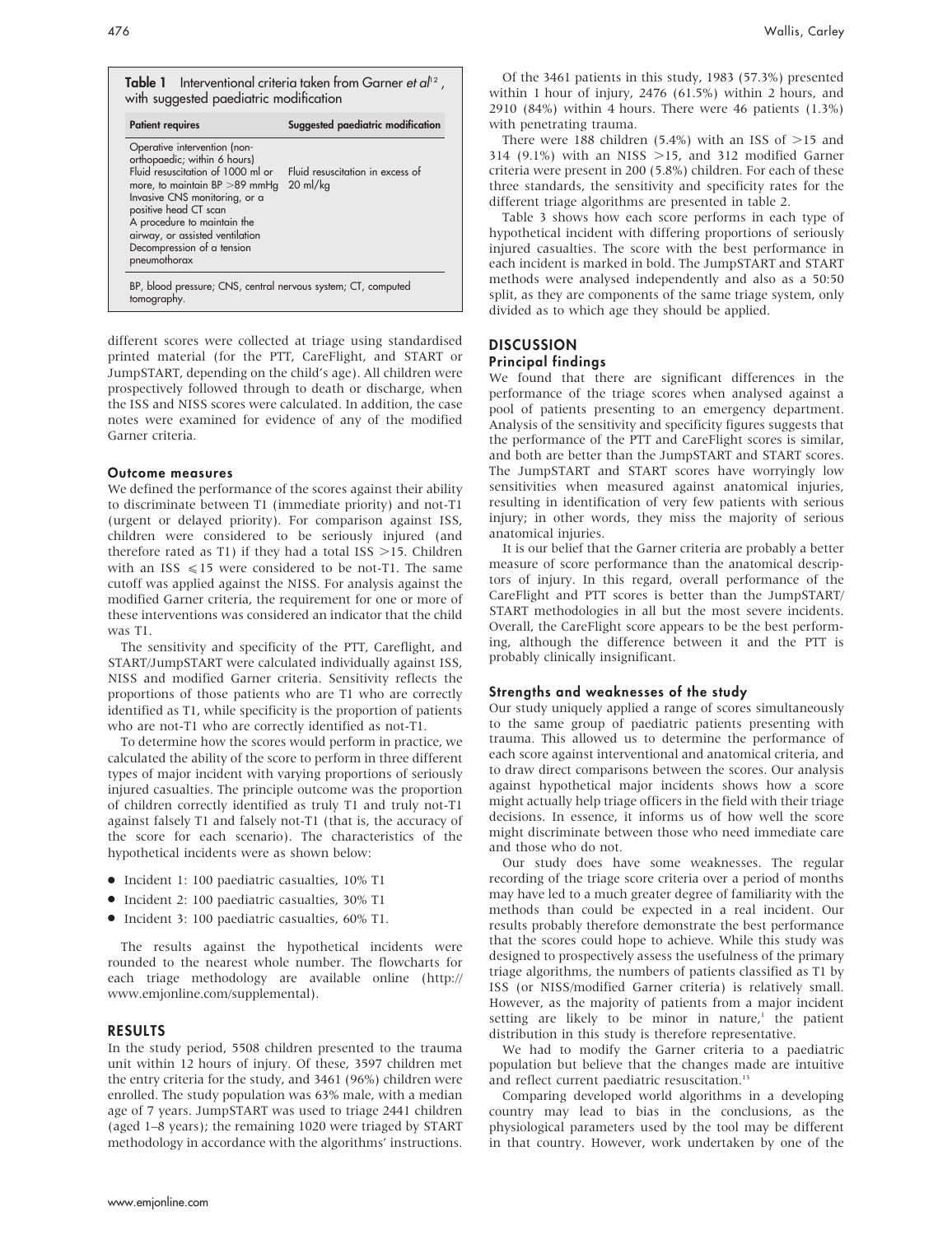|             | ISS>15 |                       | NISS > 15 |              | Garner |                |
|-------------|--------|-----------------------|-----------|--------------|--------|----------------|
|             | %      | 95% CI                | %         | 95% CI       | %      | 95% CI         |
| PTT         |        |                       |           |              |        |                |
| Sensitivity | 37.8   | 32.7 to 42.5          | 26.1      | 23 to 28.8   | 41.5   | 36.8 to 45.6   |
| Specificity | 98.6   | 98.3 to 98.8          | 98.9      | 98.5 to 99.1 | 98.9   | 98.6 to 99.2   |
| CareFlight  |        |                       |           |              |        |                |
| Sensitivity | 48.4   | 43.4 to 52.8          | 31.5      | 28.5 to 34.1 | 46     | 41.2 to 50.2   |
| Specificity | 98.8   | 98.6 to 99.1          | 99        | 98.7 to 99.3 | 98.9   | 98.6 to 99.1   |
| JumpSTART*  |        |                       |           |              |        |                |
| Sensitivity | 3.2    | $1.3 \text{ to } 7.5$ | 2.4       | $1$ to $5$   | 0.8    | $0.1$ to $4.1$ |
| Specificity | 97.8   | 97.7 to 98            | 97.8      | 97.6 to 98   | 97.7   | 97.6 to 97.8   |
| START+      |        |                       |           |              |        |                |
| Sensitivity | 31.3   | $21.5$ to $42.8$      | 22.3      | 15.6 to 30.7 | 39.2   | $29.3$ to $50$ |
| Specificity | 77.9   | 77.3 to 78.7          | 77.3      | 76.6 to 78.3 | 78.7   | 77.9 to 79.5   |

authors<sup>14</sup> shows that the heart rate and respiratory rate of children in the UK and South Africa may be considered the same by age. Hence, direct extrapolation of the results to USA or UK populations should be possible. It should also be remembered that we tested tools in a hospital setting, not in the prehospital environment where they would be used.

Strengths and weaknesses in relation to other studies

Many experts still consider that the ISS is the only appropriate means against which to validate triage algorithms: it has been studied extensively as a summary measure against which day to day triage tools are tested. An ISS of  $\geq 16$  is widely regarded as indicating serious injury, and this cutoff point is used to direct patients to trauma centre care in regionalised systems such as that in the USA.15 16 The use of NISS has been suggested to be a more accurate indicator of severity of injury,<sup>10</sup> although it has still to gain wide acceptance.

However, the ISS (and NISS) were not designed to serve as markers of resource requirement, and there is good evidence that the ISS fails to correlate with this measure.<sup>11</sup> The NISS is likely to suffer from the same limitation, although it has not been studied in this regard. In primary triage at a major incident, severity of injury is of little relevance; rather, triage is aimed at prioritising the requirement for medical

|                   | Gold standard (%) |                |            |  |
|-------------------|-------------------|----------------|------------|--|
|                   | <b>ISS</b>        | <b>NISS</b>    | <b>MGC</b> |  |
| 10% T1 casualties |                   |                |            |  |
| PTT               | 93                | 73             | 90         |  |
| Careflight        | 94                | 92             | 94         |  |
| JS.               | 88                | 88             | 88         |  |
| <b>START</b>      | 73                | 72             | 75         |  |
| 50:50 JS:START    | 81                |                | 82         |  |
| 30% T1 casualties |                   |                |            |  |
| PTT               | 80                | 77             | 81         |  |
| Careflight        | 84                | 78             | 83         |  |
| JS.               | 69                | 69             | 92         |  |
| <b>START</b>      | 64                | 61             | 67         |  |
| 50:50 JS:START    | 67                | 65             | 80         |  |
| 60% T1 casualties |                   |                |            |  |
| PTT               | 63                | 56             | 65         |  |
| Careflight        | 69                | 59             | 68         |  |
| JS.               | $\Delta$ 1        | 40             | 87         |  |
| <b>START</b>      | 50                | $\Delta\Delta$ | 55         |  |
| 50:50 JS:START    | 46                | $\Delta$       | 71         |  |

intervention. A patient with a minor head injury but an obstructed airway due to his position is of higher priority than a patient whose airway is intact, regardless of the severity of injury.

The use of clinical interventions given Garner et  $al^{12}$  as a marker of urgency of requirement for intervention helps to overcome the limitations of the ISS and NISS. Although they chose a limited range of interventions on which to base their analysis, their work is important in opening up this field for future research. The requirement for any of the clinical interventions that they proposed (modified slightly for children to reflect different fluid resuscitation strategies) may be used as a marker to indicate a patient who should be triaged as T1 by any triage algorithm. Although their work allows research in this field to begin to move away from the use of inappropriate scoring systems, the interventions proposed by Garner et al can still only be used to distinguish between those patients who are T1 (immediate) and those who are not. As with the use of ISS and NISS, further analysis of the ability of triage algorithms to identify T2 (urgent) and T3 (delayed) patients is impossible. Development of the use of clinical interventions as markers of T2 and T3 patients should be possible, and we are currently undertaking work in this regard.

## Implications of the study

Either the Careflight or PTT should be adopted as the method of choice for the initial pre-hospital triage of paediatric patients in major incidents. Policymakers should decide which method to use, based on current knowledge, exposure, and the practicalities of each method for field use. We have not compared the practicalities or ease of use in this study. However, our experience suggests that there is little difference in terms of time to perform or training.

# Unanswered questions and future research

Our study was unable to discriminate between T2 and T3 casualties, which is arguably as important as discriminating T1 casualties at the scene of an incident. In order to do this, additional criteria, such as the Garner criteria but with T2 and T3 outcomes, must be available. We are currently conducting a study to define exactly those criteria.

#### **CONCLUSION**

We have presented a comparison of the most commonly used major incident paediatric primary triage algorithms, and found that none of the tools have good sensitivity (the ability to identify seriously injured children), but all have excellent specificity (the ability to identify less seriously injured children). A more accurately designed triage algorithm is